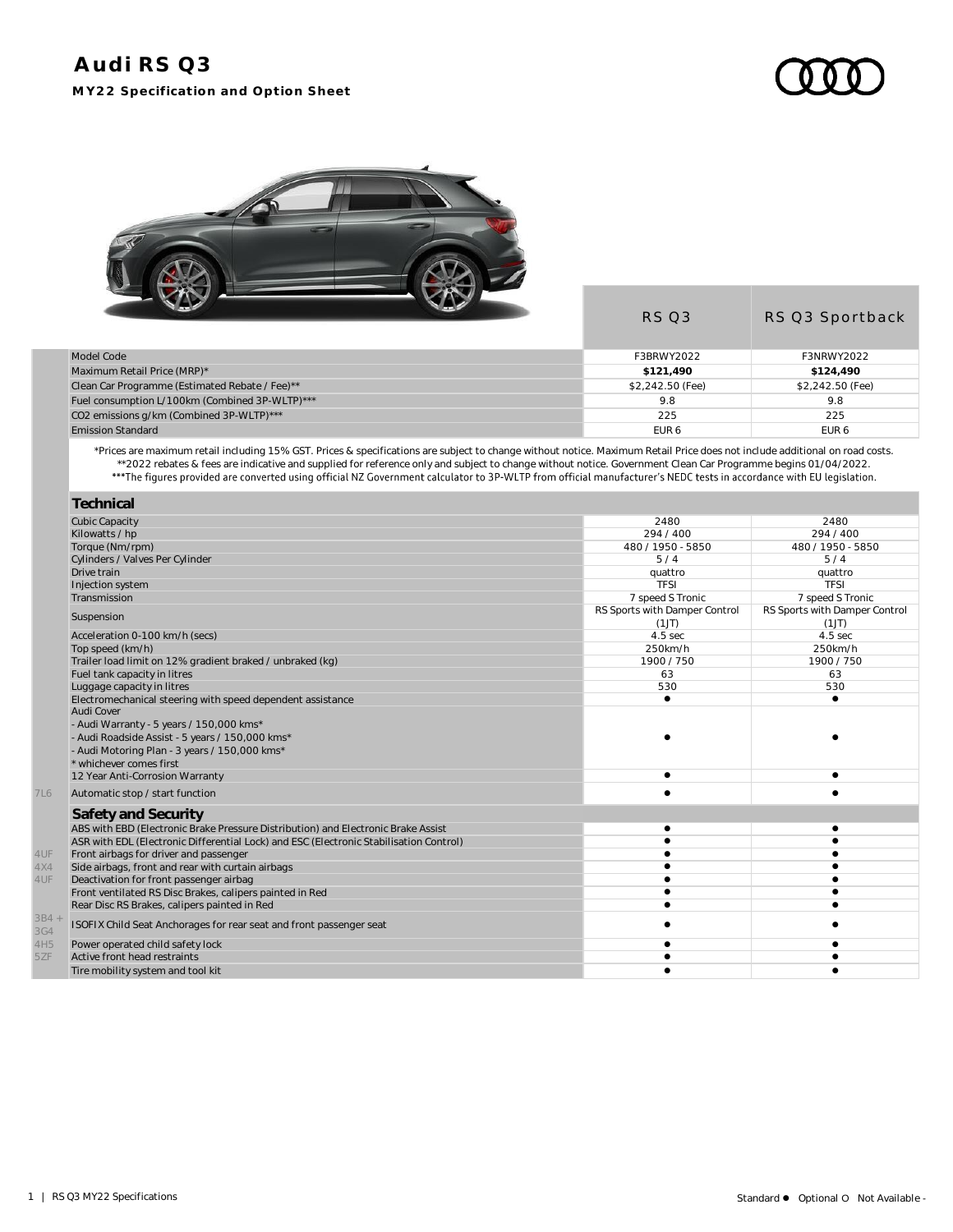

|                         |                                                                                                                                                                                                                        | RS Q3                   | RS Q3 Sportback         |
|-------------------------|------------------------------------------------------------------------------------------------------------------------------------------------------------------------------------------------------------------------|-------------------------|-------------------------|
|                         | Model Code                                                                                                                                                                                                             | F3BRWY2022              | F3NRWY2022              |
|                         | Maximum Retail Price (MRP)*                                                                                                                                                                                            | \$121.490               | \$124,490               |
|                         | <b>Driver Assistance Systems</b>                                                                                                                                                                                       |                         |                         |
| UH <sub>2</sub>         | Audi Hold Assist - electronic parking brake                                                                                                                                                                            | ٠                       | ٠                       |
| UG5                     | Audi Hill Descent Control                                                                                                                                                                                              | $\bullet$               |                         |
| 7X2                     | Parking Aid Front & Rear                                                                                                                                                                                               |                         |                         |
| KA6                     | 360 degree surround view camera                                                                                                                                                                                        | $\bullet$               |                         |
| 7Y1                     | Lane change assistant                                                                                                                                                                                                  | $\bullet$               |                         |
| 7W1                     | Audi pre sense basic                                                                                                                                                                                                   | ▲                       |                         |
| PCG<br>$(8T8 +$<br>6K4) | Adaptive cruise control with speed limiter (incl. forward collision warning and autonomous emergency<br>braking)                                                                                                       |                         |                         |
|                         | Exterior                                                                                                                                                                                                               |                         |                         |
|                         |                                                                                                                                                                                                                        | 20" alloy wheels        | 20" alloy wheels        |
| 52Y                     | Alloy Wheels                                                                                                                                                                                                           | in 10-spoke-star design | in 10-spoke-star design |
| <b>Tyres</b>            |                                                                                                                                                                                                                        | 255 / 40 R20            | 255 / 40 R20            |
| 7K9                     | Tyre pressure monitoring system                                                                                                                                                                                        | ٠                       | ٠                       |
| 1M5                     | Towbar preparation - Hitch and wiring adapter sold separately                                                                                                                                                          | $\bullet$<br>$\bullet$  | $\bullet$<br>$\bullet$  |
| 4ZB<br><b>3S1</b>       | High gloss package<br>Roof rails in anodised aluminium                                                                                                                                                                 | $\bullet$               |                         |
|                         | Exterior mirrors - electrically adjustable, heated, power folding, incl. front passenger exterior mirror lowering                                                                                                      |                         |                         |
| 6XK                     | function, mirror on the driver's side automatically dimming                                                                                                                                                            | $\bullet$               |                         |
| 4E7                     | Luggage compartment lid, electrically opening and closing                                                                                                                                                              | $\bullet$               |                         |
| 6FC                     | Exterior mirror housings in aluminium                                                                                                                                                                                  |                         |                         |
| 8IT                     | LED Headlights with headlight washers                                                                                                                                                                                  | $\bullet$               |                         |
| 8G1                     | High beam assist                                                                                                                                                                                                       | $\bullet$               |                         |
| 8VM                     | LED rear taillights with dynamic turn indicator                                                                                                                                                                        |                         |                         |
| 8TB                     | Rear fog lamps                                                                                                                                                                                                         | $\bullet$<br>$\bullet$  |                         |
| PDE                     | RS Sports Suspension with damper control including Audi Drive Select<br>RS exterior:                                                                                                                                   |                         |                         |
| Front -                 | RS front bumper with air inlets on both sides<br>Radiator grille in RS honeycomb design in black high gloss<br>Frame of side air intakes in aluminium matt<br>Blade front spoiler in aluminium matt                    |                         |                         |
| Rear -                  | RS engine cover<br>RS Sport exhaust system - 2 oval exhaust pipes in black<br>RS rear bumper and diffuser with insert in aluminium matt<br>RS roof spoiler (With additional RS-flap in high gloss black for Sportback) |                         |                         |
|                         | Seats and Upholstery                                                                                                                                                                                                   |                         |                         |
|                         | RS Sports Seats in Fine Nappa Leather with Honeycomb Stitching                                                                                                                                                         | $\bullet$               |                         |
| 3L5                     | Power adjustable front seats                                                                                                                                                                                           | $\bullet$               |                         |
| 4A3                     | <b>Heated front seats</b>                                                                                                                                                                                              |                         |                         |
| 7P1                     | Lumbar support for front seats                                                                                                                                                                                         | $\bullet$               |                         |
| 6E3                     | Front centre armrest                                                                                                                                                                                                   |                         |                         |
| 5KR                     | Folding rear seat, including rear centre armrest and cupholder                                                                                                                                                         | $\bullet$               |                         |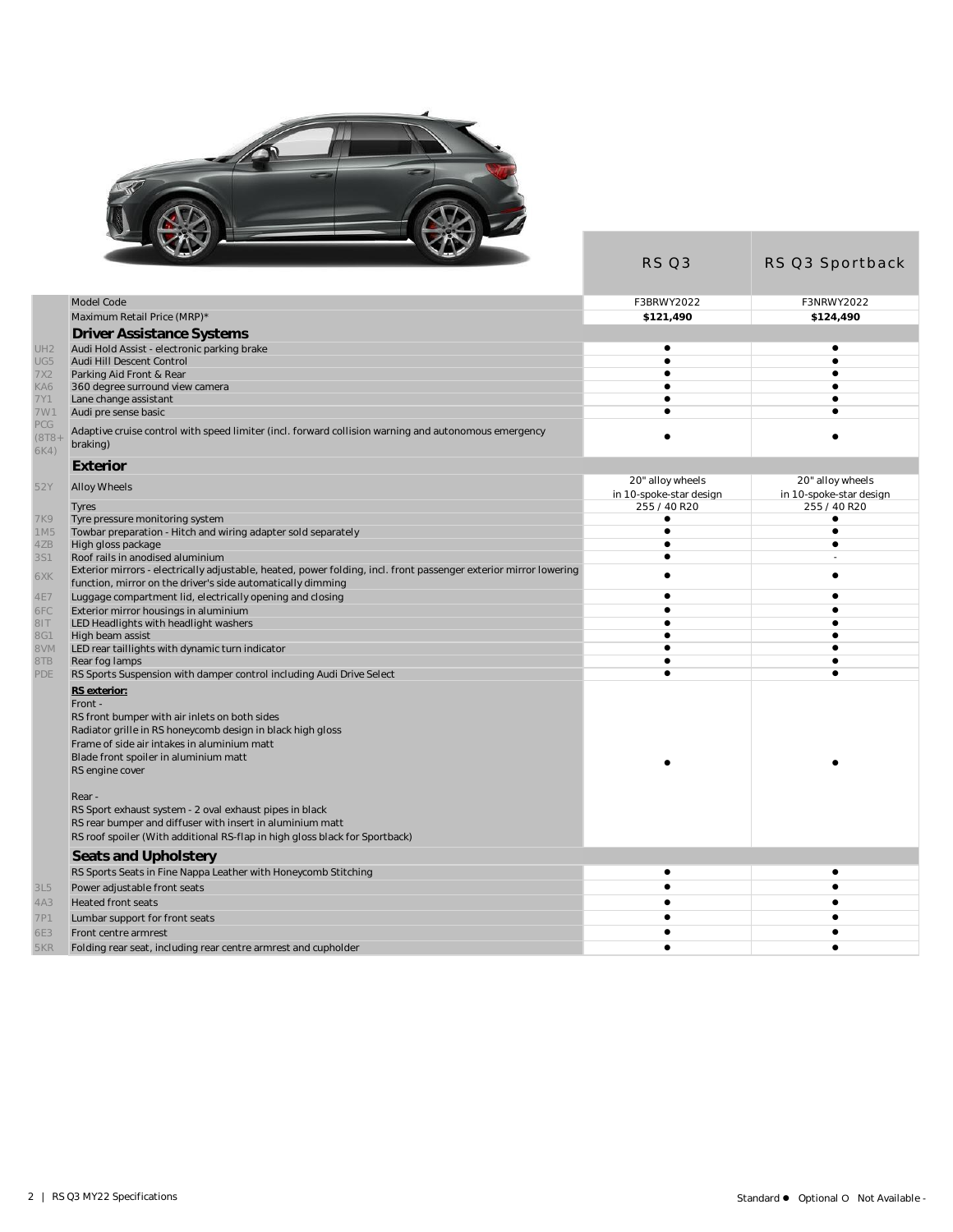

|                 | <b>State of</b><br><b>Contract Contract</b>                                         | RS Q3                                                                                  | RS Q3 Sportback                                                                        |
|-----------------|-------------------------------------------------------------------------------------|----------------------------------------------------------------------------------------|----------------------------------------------------------------------------------------|
|                 | Model Code                                                                          | F3BRWY2022                                                                             | F3NRWY2022                                                                             |
|                 | Maximum Retail Price (MRP)*                                                         | \$121,490                                                                              | \$124,490                                                                              |
|                 |                                                                                     |                                                                                        |                                                                                        |
| 9AK             | Interior<br>Air Conditioning - automatic (two zone)                                 | ٠                                                                                      | ٠                                                                                      |
| QJ1             | Interior in aluminium look                                                          | $\bullet$                                                                              | $\bullet$                                                                              |
|                 | Comfort Key and Anti Theft Alarm With Interior Surveillance and Vehicle Immobiliser | ٠                                                                                      | ٠                                                                                      |
| 4L6             | Interior rearview mirror - auto dimming                                             |                                                                                        |                                                                                        |
| QL5             | Privacy glass (dark tinted windows)                                                 | $\bullet$                                                                              | ٠                                                                                      |
| 9S1             | Audi Virtual Cockpit Plus                                                           | $\bullet$                                                                              |                                                                                        |
| 9VD             | Audi Sound System                                                                   | $\bullet$                                                                              |                                                                                        |
| 7UG /<br>81Y    | 10.1" MMI color display incl. MMI touch, full Navigation with high resolution       | $\bullet$                                                                              | $\bullet$                                                                              |
|                 | Audi Connect                                                                        |                                                                                        |                                                                                        |
|                 | Audi connect Navigation and infotainment plus (3 years) (IT3).                      |                                                                                        |                                                                                        |
|                 | - Online search for navigation destinations                                         |                                                                                        |                                                                                        |
|                 | - Detailed Point of Interest display                                                |                                                                                        |                                                                                        |
|                 | - Online traffic information                                                        |                                                                                        |                                                                                        |
|                 | - Online parking information<br>- Weather information                               |                                                                                        |                                                                                        |
|                 | - myAudi Navigation                                                                 |                                                                                        |                                                                                        |
|                 | - Navigation with Google Earth                                                      |                                                                                        |                                                                                        |
| IT3/            | - Map update online                                                                 |                                                                                        |                                                                                        |
| NZ4/            | Safety & Service (10 years) (NZ4)                                                   |                                                                                        |                                                                                        |
| EL <sub>5</sub> | - Audi Service Request                                                              |                                                                                        |                                                                                        |
|                 | - Audi Roadside Assistant                                                           |                                                                                        |                                                                                        |
|                 | - Emergency Call                                                                    |                                                                                        |                                                                                        |
|                 | Security & Convenience (3 years) (EL5)                                              |                                                                                        |                                                                                        |
|                 | - Vehicle Status Report                                                             |                                                                                        |                                                                                        |
|                 | - Car Finder                                                                        |                                                                                        |                                                                                        |
|                 | - Theft Alarm Notification<br>- Remote Lock / Unlock                                |                                                                                        |                                                                                        |
|                 | - Remote Horn & Light                                                               |                                                                                        |                                                                                        |
|                 | - Geofencing, Speed Alert                                                           |                                                                                        |                                                                                        |
| UI2             | Audi Smartphone interface (enables Apple CarPlay, Android Auto)                     | ٠                                                                                      | ٠                                                                                      |
|                 | Bluetooth Mobile Phone Preparation                                                  | ٠                                                                                      |                                                                                        |
| 7B6             | 12V outlet and 2 x USB ports in rear compartment                                    |                                                                                        |                                                                                        |
| 6NQ             | Headlining                                                                          | Black fabric                                                                           | <b>Black fabric</b>                                                                    |
|                 | Height And Reach Adjustable Steering Column                                         | $\bullet$                                                                              |                                                                                        |
| 2PK             | Leather Steering Wheel                                                              | RS sport contour, 3-spoke multi-<br>function plus with shift paddles,<br>flat bottomed | RS sport contour, 3-spoke multi-<br>function plus with shift paddles,<br>flat bottomed |
| 1 N 7           | Progressive steering                                                                | ٠                                                                                      | ٠                                                                                      |
| QQ2             | Ambient lighting package, multi colour                                              |                                                                                        |                                                                                        |
| QE1             | Storage & luggage compartment package                                               | $\bullet$                                                                              | ٠                                                                                      |